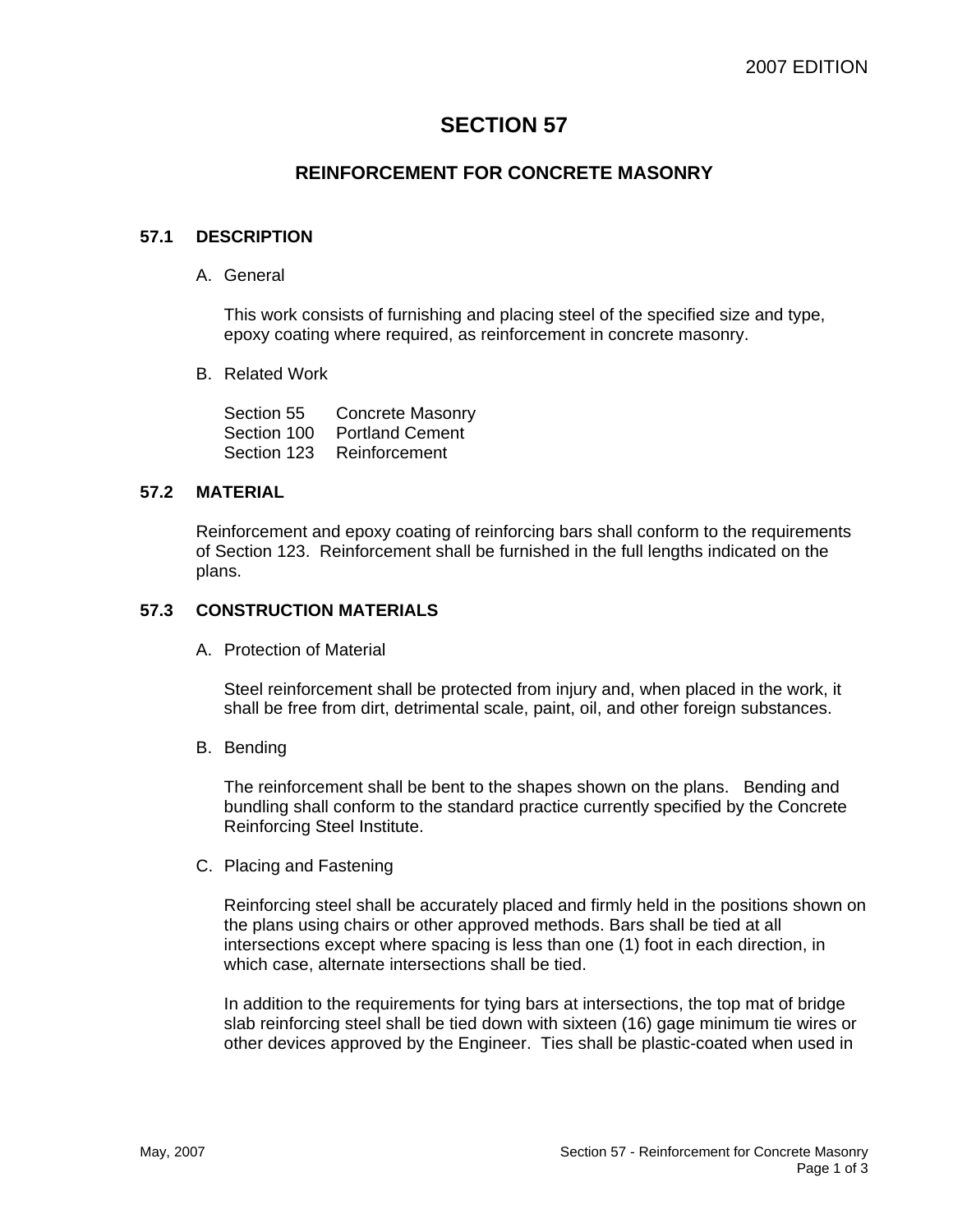conjunction with epoxy-coated reinforcing steel. Chairs, bolsters, supports, and clips for coated bars shall be plastic or completely epoxy- or plastic-coated. The Contractor may propose other devices for the approval of the Engineer.

On girder bridges, ties shall be used along each line of beams at longitudinal intervals not to exceed eight (8) feet. Where practical, the ties shall be secured to the shear transfer devices protruding from the top of the beam. Where shear transfer devices are not available, the ties may be secured to the bottom mat of slab reinforcing steel.

Other types of bridges shall have the top mat of reinforcement tied down at a maximum of twelve (12) foot longitudinal and transverse intervals with the ties secured to either the forms or bottom mat of slab reinforcing steel.

Distances from the forms shall be, maintained by stays, blocks, ties, hangers, or other supports approved by the Engineer. Devices for holding reinforcement from contact with the forms shall be of approved shape and dimensions. Layers of bars shall be, separated by metal devices approved by the Engineer. The use of pebbles, stone, brick, metal pipe, and wooden blocks will not be permitted for this purpose. It will not be permissible to tack weld reinforcement. Reinforcement in any member shall be inspected and approved by the Engineer before the placing of concrete begins.

The placing of any reinforcement except wire mesh during the process of placing the concrete will not be permitted. Concrete placed in violation of this provision may be rejected and ordered removed.

#### **57.4 METHOD OF MEASUREMENT**

Where a bid item for reinforcement for concrete masonry is provided in the Bidder's Proposal, such will be measured to the nearest pound, based on the theoretical number of pounds complete in place as shown on the plans or as ordered by the Engineer. The weights calculated shall be based upon the following table:

|  | Size 1/4" #3 #4 | #5 | #6 | #7 | #8 | #9 | #10                                                            | #11 |         |
|--|-----------------|----|----|----|----|----|----------------------------------------------------------------|-----|---------|
|  |                 |    |    |    |    |    |                                                                |     | Lbs./LF |
|  |                 |    |    |    |    |    | .167 .376 .668  1.043  1.502  2.044  2.670  3.40  4.303  5.313 |     |         |

Allowance will not be made for the clips, wire, or other fastening devices for holding the steel in place.

Where no bid item for reinforcement is included, no measurement will be made.